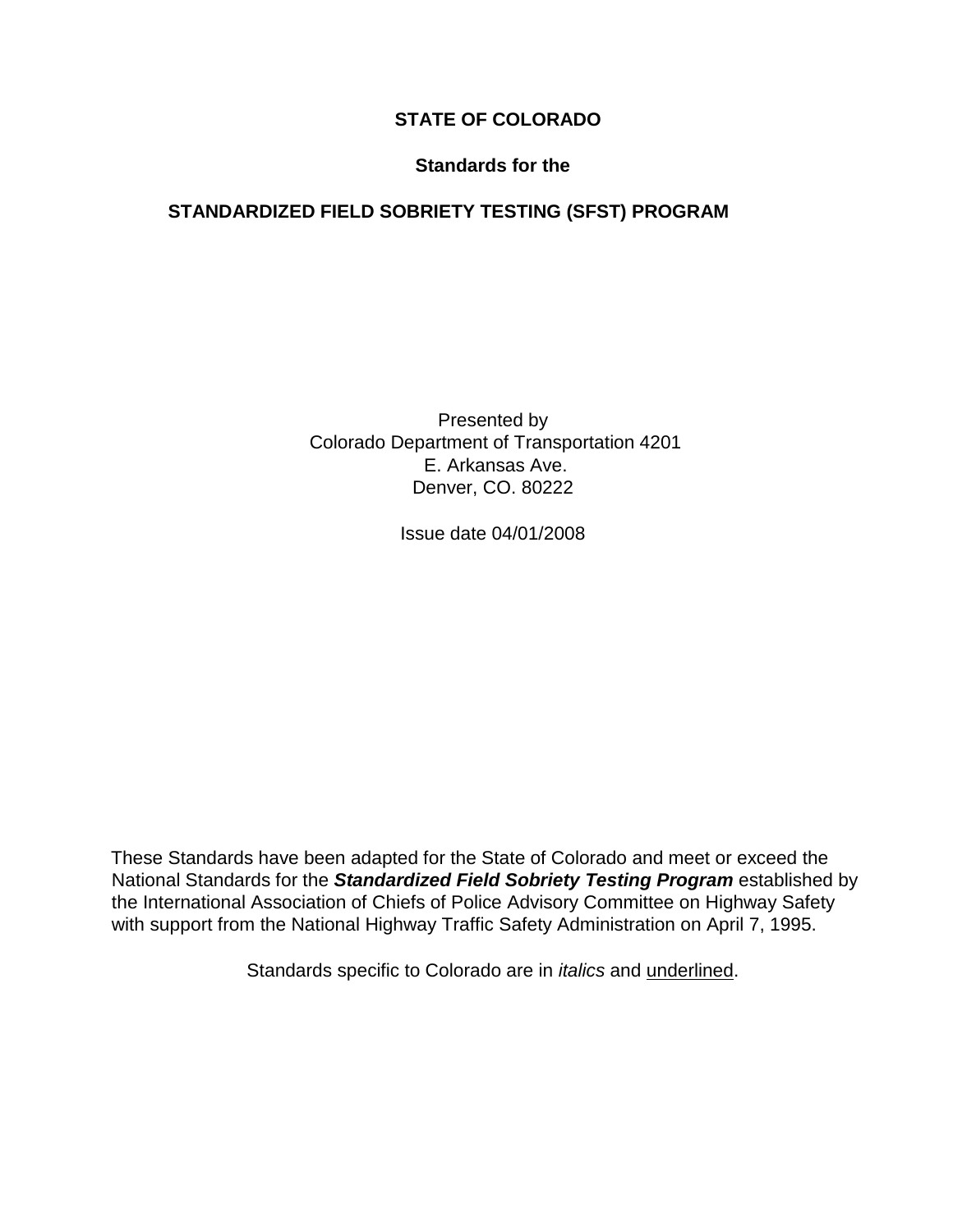### **STANDARDS FOR THE STANDARDIZED FIELD SOBRIETY TESTING (SFST) PROGRAM**

Executive Summary

Since the mid-1970s, the National Highway Traffic Safety Administration (NHTSA), with the cooperation and assistance of the law enforcement community, has conducted research that resulted in the development of a battery of three standardized field sobriety tests (horizontal gaze nystagmus, walk-and-turn, and the one leg stand) to assist police officers in detecting impaired drivers. The program, which was previously termed Improved Sobriety Testing, was initially developed by the Los Angeles Police Department and was validated in laboratory and field studies conducted by the Southern California Research Institute. Training in how to conduct the tests is included in the NHTSA course DWI Detection and Standardized Field Sobriety Testing.

In 1986, the Advisory Committee on Highway Safety of the International Association of Chiefs of Police (IACP) passed a resolution which recommended that law enforcement agencies adopt and implement the field sobriety testing training program developed by NHTSA. As the program has grown, it has become apparent that in order to insure continued success, nationally accepted standards must be established. These standards, which establish criteria for the selection and training of SFST practitioners, would help insure the continued high level of success of the SFST program. In 1992, the IACP Highway Safety Committee recommended the development of this system of nationally accepted standards.

In April of 1992, the IACP and NHTSA sponsored a meeting at the headquarters of IACP in Arlington, Virginia. Persons invited to this meeting included senior SFST instructors from several states, curriculum specialists, and training administrators. The participants met in working groups to reach a consensus concerning the many issues relating to the SFST program and to develop recommended minimum standards to the IACP Advisory Committee on Highway Safety. The standards were drafted and presented to the committee for their review at the midyear meeting in June 1992.

The Advisory Committee on Highway Safety, by resolution, adopted the national standards for the SFST Program. The standards were subsequently approved by voting membership of the IACP.

Presented in this document are standards specifying the requirement for selection and training of SFST practitioners, and SFST instructors.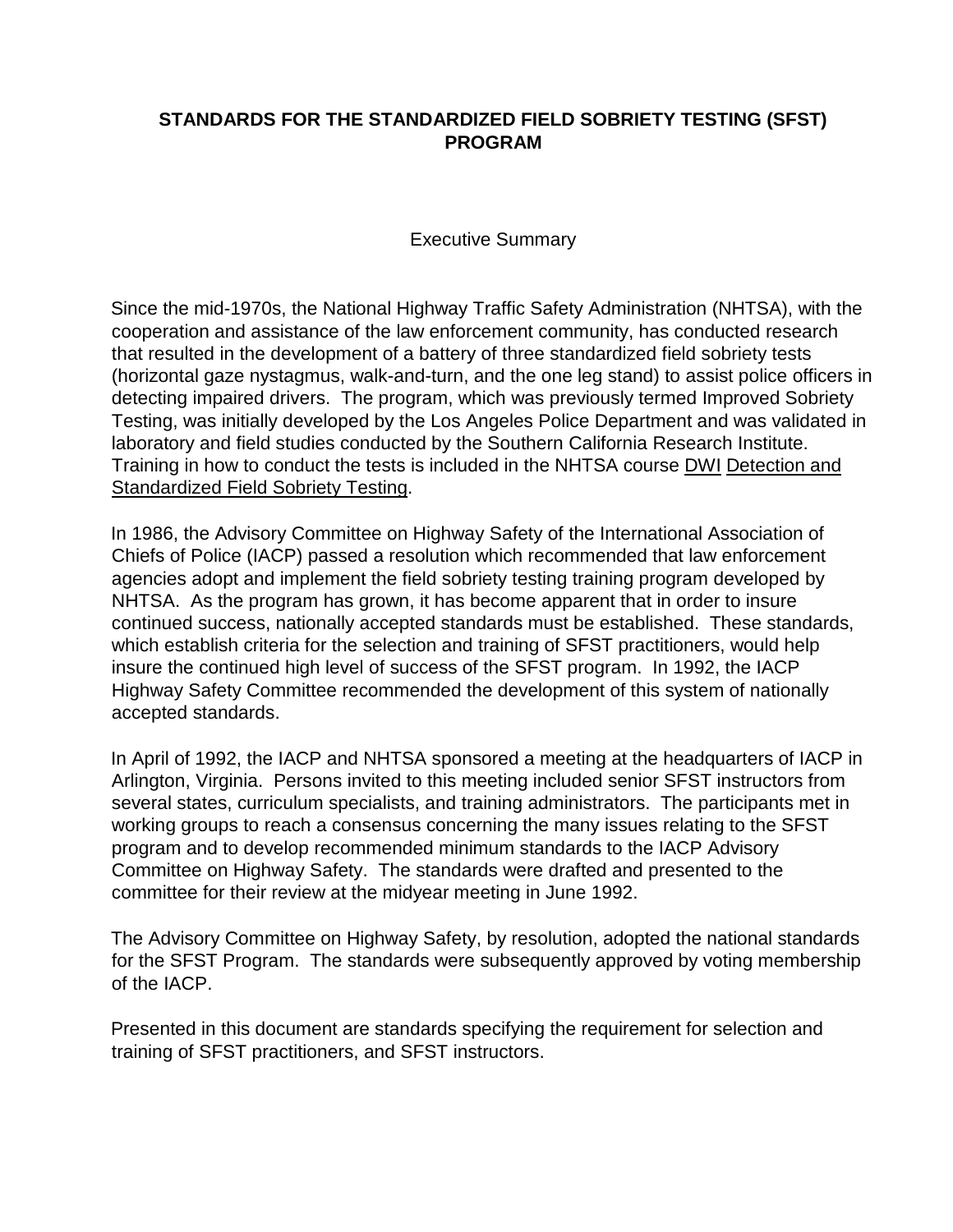#### **I. STANDARDS FOR TRAINING IN STANDARDIZED FIELD SOBRIETY TESTING**

Standards in this section specify the criteria which must be met prior to an individual's completion in the Standardized Field Sobriety Testing (SFST) Program. These criteria outline the knowledge and skills required to be considered for training, as well as the knowledge required for completion of the program.

The current approved curriculum involves a three-day training program. Prior to beginning the training program, participants should have an interest in traffic law enforcement with an emphasis on DUI/DWI. During this training, participants are taught to administer and interpret the results of the SFST battery, including horizontal gaze nystagmus (HGN), walkand-turn and the one-leg-stand.

Upon completion of this classroom training, the student must pass a comprehensive written examination and successfully complete a proficiency examination witnessed by an SFST instructor.

#### **1.1 In order to be considered for training in the SFST, a person shall be employed and under the direct control of a public criminal justice agency or institution involved in providing training services to law enforcement agencies.**

*Commentary*: At the discretion of the agency head or administrator, and with consent of the training authority, other persons may audit or observe any or all portions of the SFST training.

#### **1.2 SFST participants shall complete an approved classroom training course which shall, at a minimum, achieve the learning objectives as stated in the IACP-approved training curriculum.**

## *Commentary*: **This curriculum normally takes about 24 hours to teach. To be recognized by IACP, regardless of hours, the student must have met all of the listed learning goals and performance objectives included in each of the 16 sessions.**

Because of the differences in the type and level of training for officers in the detection of impaired substances, agencies should determine the most effective means of providing classroom training in SFST. However, in order to maintain the credibility and integrity of the program, agencies that use a training program other than that currently approved by the IACP must have the alternative curriculum approved by the IACP Advisory Committee on Highway Safety as meeting the required learning objectives. In addition, the IACP Drug Evaluation and Classification Program Technical Advisory Panel, an advisory arm of the Advisory Committee on Highway Safety, will be responsible for providing periodic updates and modifications to the IACP-approved training curriculum. Presently, the core SFST training course is 24 hours in length and includes at least two controlled drinking sessions utilizing volunteer drinkers, (i.e., "live alcohol workshops"). Acceptable options to the "live" workshops involving the use of videotapes have been approved. The acceptable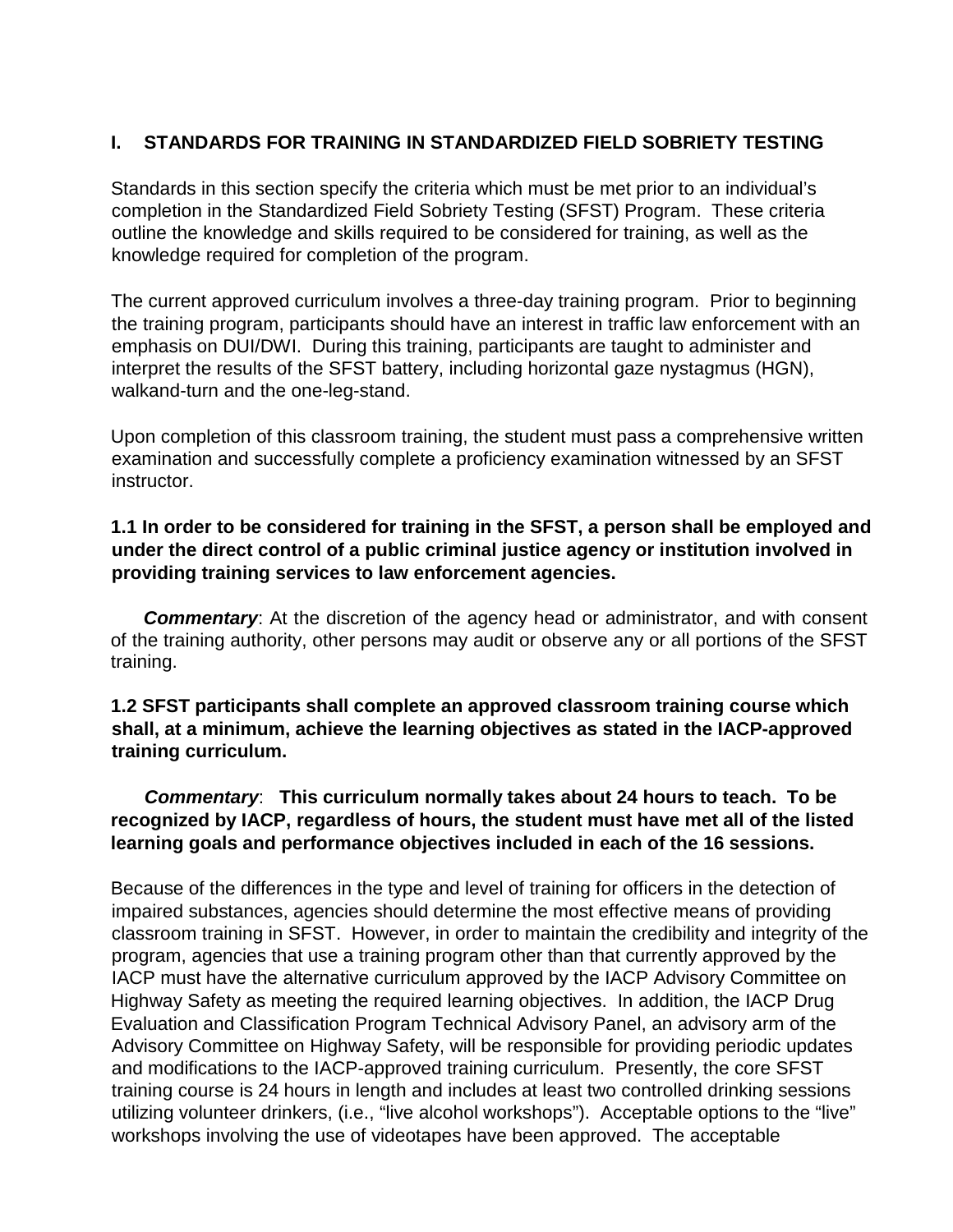alternatives are (1) to substitute NHTSA/IACP approved videotapes of "dosed" subjects for the first alcohol workshop, but to conduct the second alcohol workshop "live"; or (2) to substitute NHTSA/IACP approved videotapes of "dosed" subjects for both alcohol workshops.

*It is critical to note that the purpose of this training is to ensure that participants become proficient in administering and interpreting standardized field sobriety tests. NHTSA and IACP recognize the limitations some agencies have in conducting live alcohol workshops. If either option is selected, each student must maintain a log of each SFST administered.*

**1.3 All SFST candidates shall attend and complete all classroom portions of an approved SFST curriculum. This shall include satisfactorily completing all assignments and required examinations. Participants shall not be permitted to "test out" of portions of the training nor shall they be permitted to attend only those classes that they have not previously completed.** 

*Commentary*: Class sessions missed should be made up at the earliest possible time.

**1.4 In order to satisfactorily complete the classroom portion of the training, SFST candidates must complete the IACP-approved final examination with a score of not less than eighty percent (80%). Candidates scoring less than 80% on the final may be retested one time under the supervision of an SFST instructor. The retest shall be completed not less than 15 nor more than 30 days following the completion of the classroom training.** 

*Commentary*: The examination used to retest the candidate shall be an IACPapproved examination and shall not have been administered to the candidate previously. If the candidate does not achieve a passing score on reexamination, the candidate must retake the classroom portion of the training and pass the final examination.

*NOTE: In Colorado, an SFST Instructor who is from a different law enforcement agency than the student shall give the re-test. CDOT will maintain a resource list of instructors for re-testing.*

**1.5 Upon completion of training, the candidate must demonstrate the ability to administer the SFSTs in the approved sequence and appropriately document and interpret the results.** 

**Commentary:** One of the primary factors in the success of the SFST program has been the emphasis upon a standardized approach. The training stresses the importance of a systematic, structured administration of the SFSTs. This includes completing all portions of the field sobriety tests in the appropriate sequence.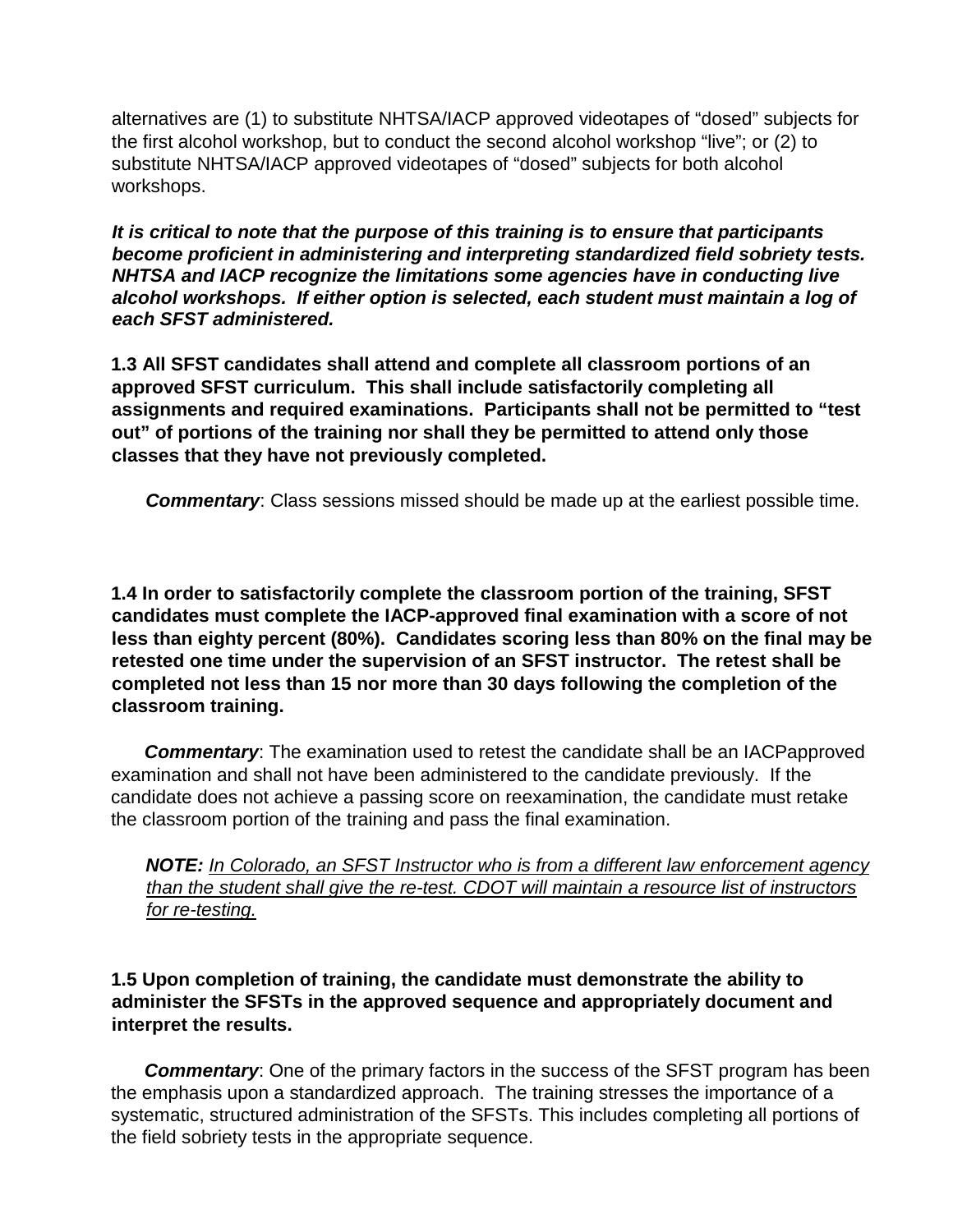### **II. STANDARDS FOR TRAINING AS INSTRUCTORS IN THE STANDARDIZED FIELD SOBRIETY TESTING PROGRAM**

These instructors will have successfully completed the IACP-approved Standardized Field Sobriety Testing (SFST) training program or its equivalent, and will have experience in administering the SFSTs and in proving testimony in court in the area of DUI/DWI enforcement. Dedicated, qualified instructors are critical to the continued success of the SFST program.

SFST instructors are responsible for observing, evaluating and verifying their performance of SFST candidates throughout the training process. Therefore, only persons experienced in the administration of the SFST battery should become instructors in the SFST training program.

Also addressed in this section are standards for instructors/trainers in the program. These individuals are responsible for training the SFST instructors.

# **2.1 Only persons who have successfully completed the IACP-approved DUI Detection and Standardized Field Sobriety Testing training program, or its equivalent, may be designated as SFST instructors.**

# **2.2 Any SFST trained person desiring to become an instructor in the SFST Program shall make a written application through and be recommended by their agencies as meeting all requirements to become instructors.**

*Commentary*: The agency head or SFST coordinator shall verify that a candidate instructor meets the prerequisites to enter SFST instructor training. Prerequisites may also include any state, local or agency requirements specified for instructors within the jurisdiction.

#### **2.3 The candidate instructor shall satisfactorily complete the IACP-approved SFST Instructor School, or an approved equivalent, which shall include both knowledge and practical examination of candidate instructors. IACP/NHTSA certified DRE instructors are recognized as SFST instructors and are approved to instruct the SFST program.**

*Commentary*: This requirement does not preclude state or local jurisdictions from placing additional requirements on persons assigned to teach in local law enforcement programs.

The IACP Highway Safety Committee shall be responsible for reviewing and evaluating alternative training programs submitted by agencies. Those programs meeting or exceeding the approved learning objectives for instructor training shall be deemed "equivalent".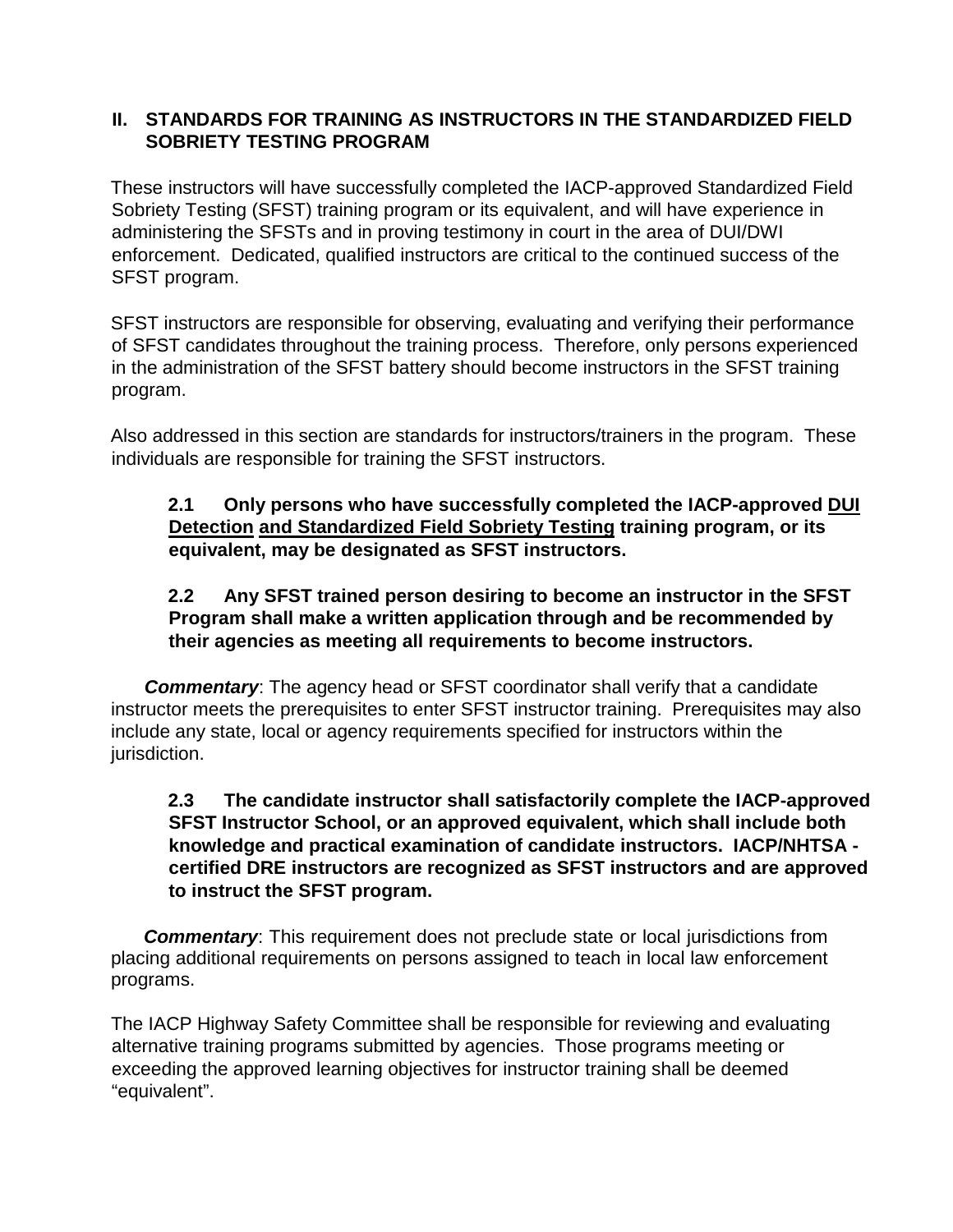# **2.4 All training sessions conducted as part of the SFST Program shall be coordinated by a designated SFST instructor who has previously instructed, to insure proper conduct and delivery of the approved curriculum.**

*Commentary*: To ensure that all training classes are conducted in accordance with the standards, it is recommended that the instructor coordinating the training have a minimum of one-year experience as a SFST instructor.

## **2.5 An instructor trainer (a person who is training instructors) shall have demonstrated proficiency as an instructor.**

# **2.6 An instructor trainer must be knowledgeable of and have audited the SFST School and the SFST Instructor School, and must be thoroughly familiar with the SFST student and instructor manuals.**

**Commentary:** An instructor must demonstrate evidence of the satisfactory completion of the IACP/NHTSA-approved Instructor Development Course or equivalent. Instructor trainers must be familiar with the approved SFST Training Program and be thoroughly familiar with the lesson plans for their assigned blocks of instruction.

# **III. SFST REFRESHER TRAINING**

*The standards in this section outline the requirements for re-certification of Colorado SFST practitioners.*

*3.1 All law enforcement agencies should maintain records concerning the training and certification of law enforcement officers trained in the SFSTs.*

*3.2 All SFST practitioners must complete a minimum of 2 hours of re-certification training every two years from the date of their last certification.*

*Commentary: The methods of training are left to the individual law enforcement agencies.*

*3.3 All SFST instructors shall complete a minimum of 8 hours of re-certification training that is approved by CDOT every two years from the date of their most recent certification*

*Commentary: The methods of training are left to the individual law enforcement agencies.* Instructing a SFST course shall not be considered as part of the re-certification *requirement*.

# **IV. STANDARDS FOR DECERTIFICATION OF COLORADO SFST PRACTITIONERS AND INSTRUCTORS**

*The standards in this section outline the circumstances and procedures for decertifying Colorado SFST practitioners and instructors. In order to assure that standards of performance are maintained, a means of removing persons unable to meet those criteria of*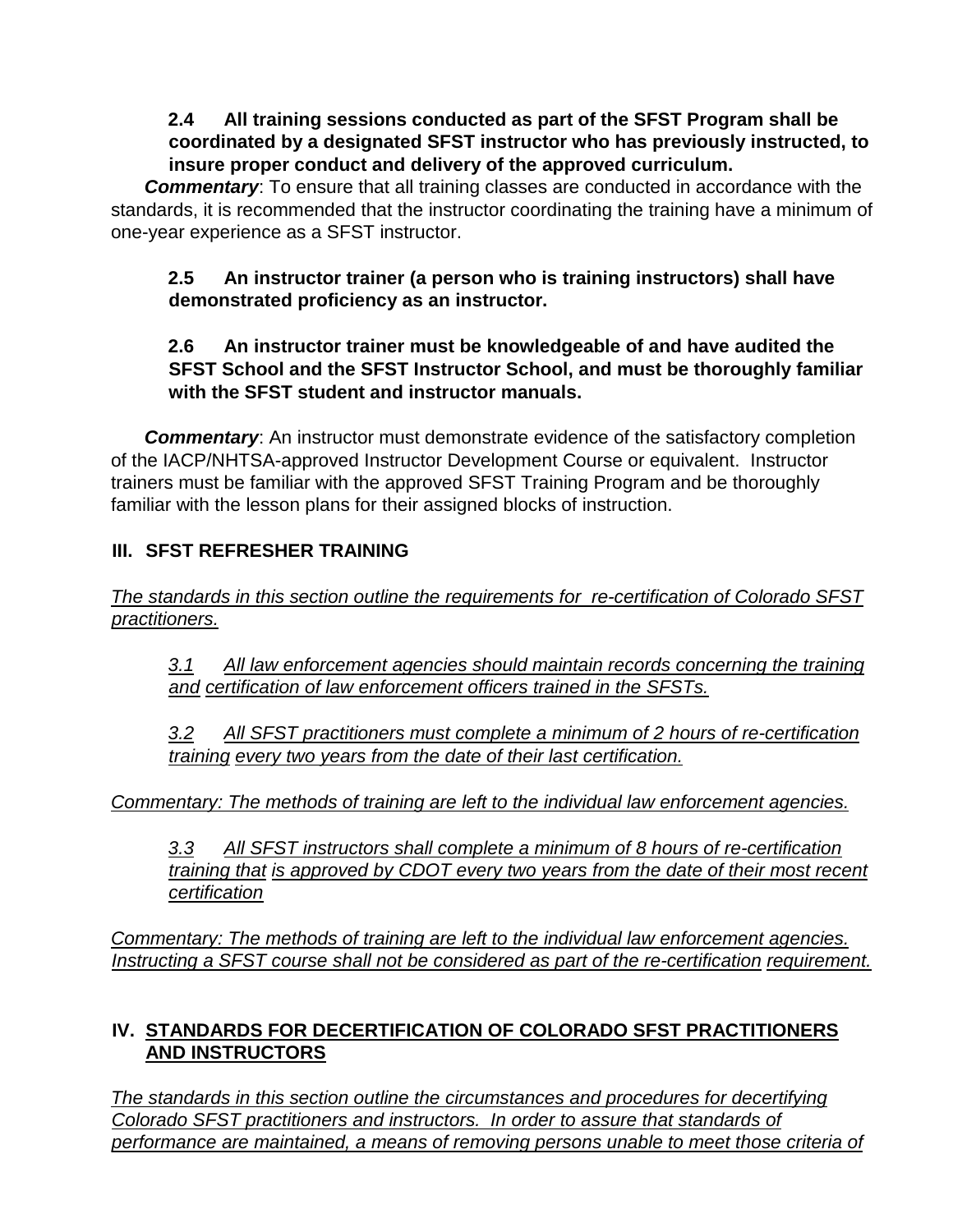*competence and professionalism from the roles of the program is needed. The final authority and responsibility for maintaining program standards lies with the law enforcement that agency and the CDOT State SFST Coordinator. It shall be incumbent upon the agency coordinators to assure that certified SFST practitioners and instructors meet approved standards for conduct and qualifications every 2 years.*

*4.1 Decertification shall occur when an SFST practitioner or instructor fails to meet minimum standards and requirements for certification, re-certification, or demonstrates unethical or unprofessional behavior that reflects adversely on the program.*

*4.2 Certification of an SFST practitioner or instructor will remain in place as long as that individual meets the requirements of Standards 3.2, 3.3.*

*NOTE: In Colorado, all SFST practitioners or instructors who have been decertified must attend the basic 24-hour SFST course and meet the requirements to be recertified in SFST.*